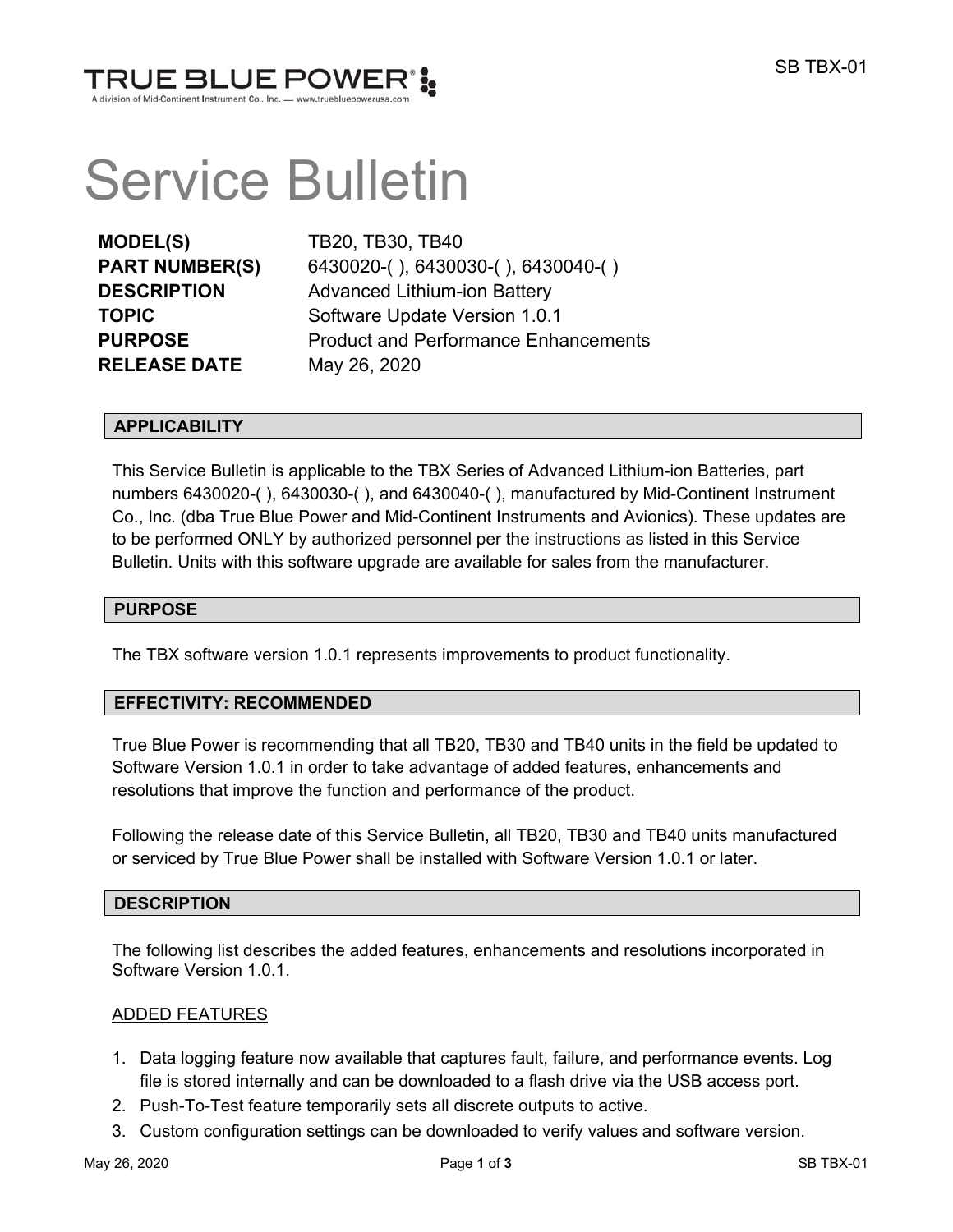

# ENHANCEMENTS

- 1. Implement an automatic 'soft-start' charge current limit after the battery recovers from a full discharge, prior to enabling the programmed charge current limit or unlimited charge current.
- 2. Loadable configuration parameters file changed from binary to human readable format.
- 3. Added permanent fail condition if battery reaches extremely high internal temperatures.

# RESOLUTIONS

- 1. Ensure battery now enters sleep mode under all conditions when no charge or discharge current is present and battery is in a cold environment
- 2. SOC (State of Charge) data is maintained after exiting Control Mode.
- 3. Accept a wider variety of off-the-shelf USB flash drives for interfacing with the battery's USB Data Exchange Access port. (must be USB 2.0 compatible)
- 4. Allows battery to accept normal charge current if setting idle for a period after being fully discharged.

# **ESTIMATED MANPOWER**

Software can be downloaded and updated on fielded units in approximately 5 to 10 minutes.

#### **WEIGHT AND BALANCE**

No change

# **ELECTRICAL LOAD DATA**

No change

#### **CERTIFICATION**

This Service Bulletin represents a minor change to the previously approved Technical Standard Orders Authorization for the TBX series of Advanced Lithium-ion Batteries. Any changes to software have been completed in accordance with approved developmental and quality processes per the guidelines of RTCA document DO-178C.

## **OTHER PUBLICATIONS AFFECTED**

True Blue Power Installation Manual and Operating Instructions, part numbers 9019286 (for TB20), 9019287 (for TB30) and 9019288 (for TB40), Revision C or later, includes information associated with this Service Bulletin.